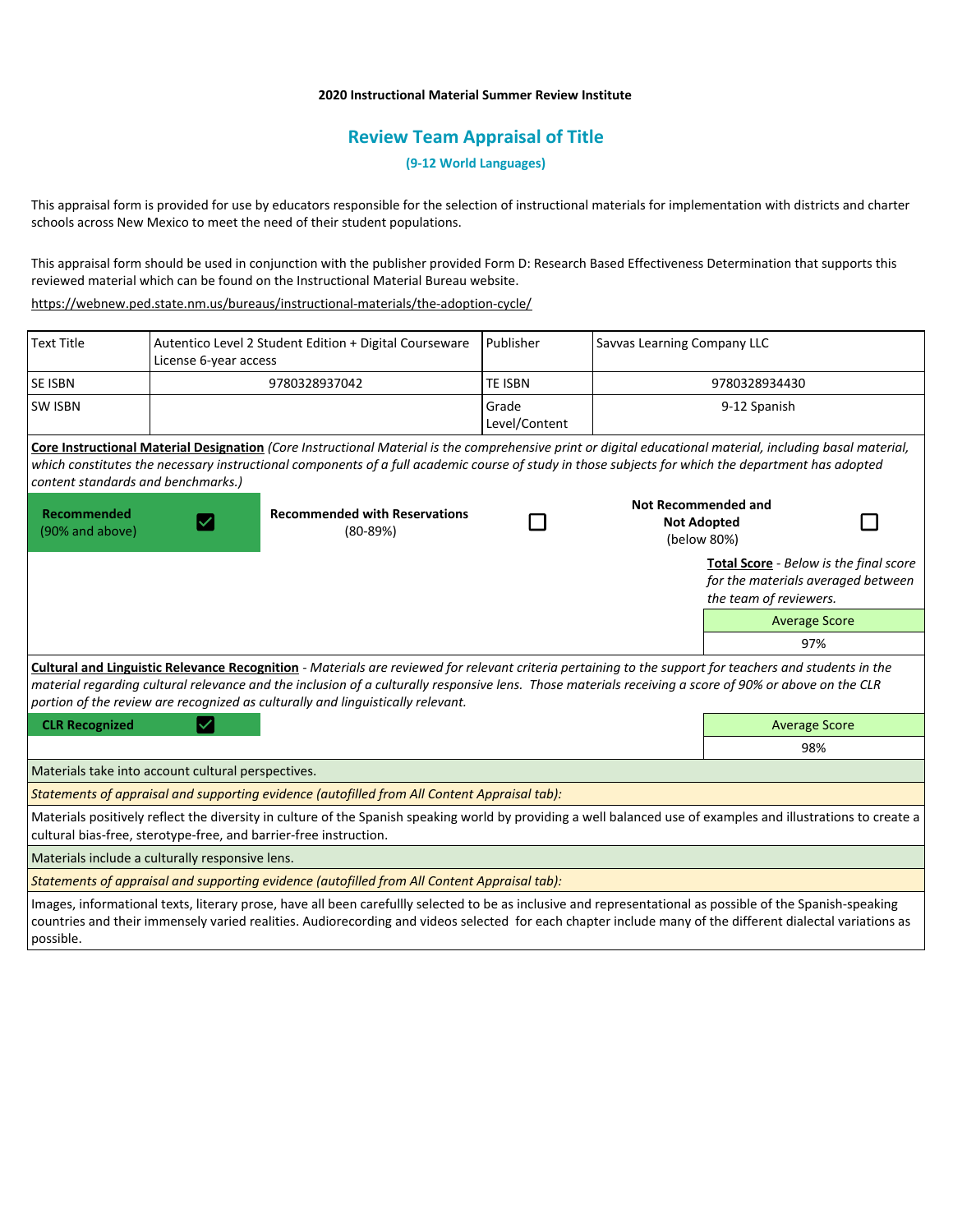**Standards Review** *- Materials are reviewed for alignment with the state adopted content standards, benchmarks and performance standards.*

Average Score 97%

Materials align with grade level standards overall.

*Statements of appraisal and supporting evidence:* 

The materials reviewed aligned with the grade level standards overall as evidenced by the selection of texts and activities that are focused on allowing opportunities for students to develop the four language skills (reading, writing, speaking and listening) and practice the three modes of communication (interpretive, interpersonal, presentational).

Materials align with communication standards.

*Statements of appraisal and supporting evidence:* 

The materials reviewed aligned with communication standards. Students are able to communicate effectively in interpersonal, interpretive and presentational forms of communication. Students are able to speak and write with a purpose their ideas, whether it is to inform, explain, narrate, or persuade on a variety of topics.

Materials align with cultures standards.

*Statements of appraisal and supporting evidence:* 

The materials reviewed align with the cultures standards as evidenced by the provided texts and activities that require students to make comparisons between cultures studied and their own, as well as connections and comparisons between cultural practices, products and perspectives.

Materials align with connections standards.

*Statements of appraisal and supporting evidence:* 

The materials reviewed align with the connections standards as evidenced by the activities designed to encourage students to make connections between the content and their own experiences. The materials provide a variety of texts (print, audio and video) that are representitive of cultural diversity within the content, and the activities that accompany the texts are centered around critical thinking, problem solving and analysis of diverse perspectives.

Materials align with comparisons standards.

*Statements of appraisal and supporting evidence:* 

The materials reviewed align with comparisons standards. Students use the Spanish language to investigate, explain and reflect on the nature of the language and the concepts of culture by making comparisons with their own culture.

Materials align with communities standards.

*Statements of appraisal and supporting evidence:* 

Materials align with communities standards. The TE has suggestions for teachers to instruct students in the creation of digital portfolios and projectbased learning.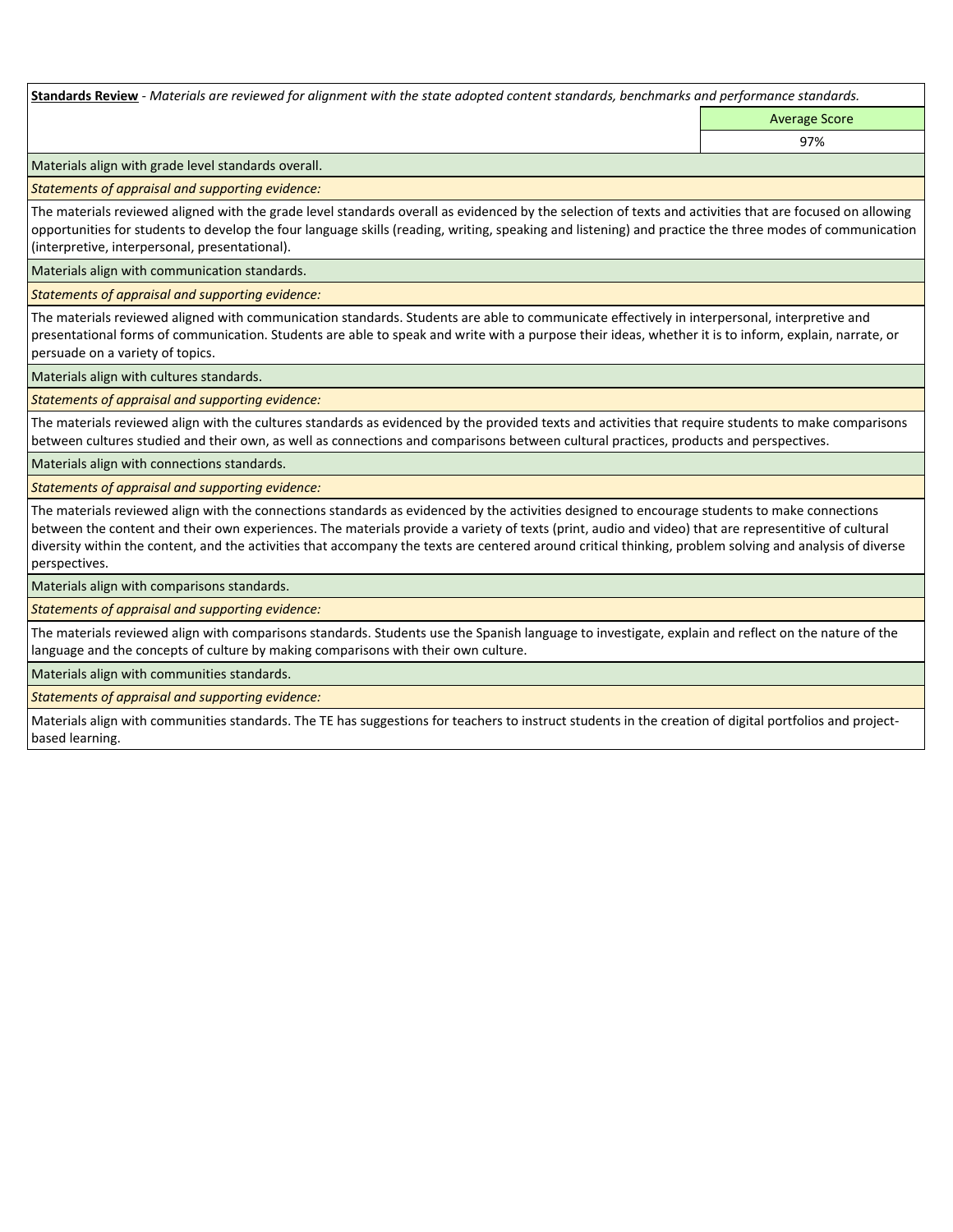**WL Content Review** *- Materials are reviewed for relevant criteria pertaining to the support for teachers and students in the specific content area reviewed.*

Average Score

100%

Materials provide a selection and range of high-quality texts worthy of students' time and attention, exhibiting exceptional craft and thought and/or providing useful information.

*Statements of appraisal and supporting evidence:* 

The materials reviewed were found to meet the criteria as evidenced by the selection of texts that are well-crafted, rich and mostly authentic (some are made-for-students, but are of high quality). The materials include print, audio and video texts that represent a variety of contexts.

Questions in the materials are high-quality text-dependent and text-specific questions. The overwhelming majority of these questions are text-specific and draw student attention to the particulars in the text.

*Statements of appraisal and supporting evidence:* 

The materials reviewed provide questions and tasks that support students learning of the Spanish language. Grammar and vocabulary is presented within context, and the culture component of the program provides opportunities for rich and rigorous evidence based discussions.

Materials provide scaffolding and supports to enable students' learning of World Languages.

*Statements of appraisal and supporting evidence:* 

Autentico Level 2 materials do provide scaffolding and supports to enable learning of Spanish by all students. Teachers are provided with suggestions to facilitate modifications for Special Needs students and Pre-AP students. Students are provided with strategies to facilitate the readinng, writing, speaking and listening with comprehension process.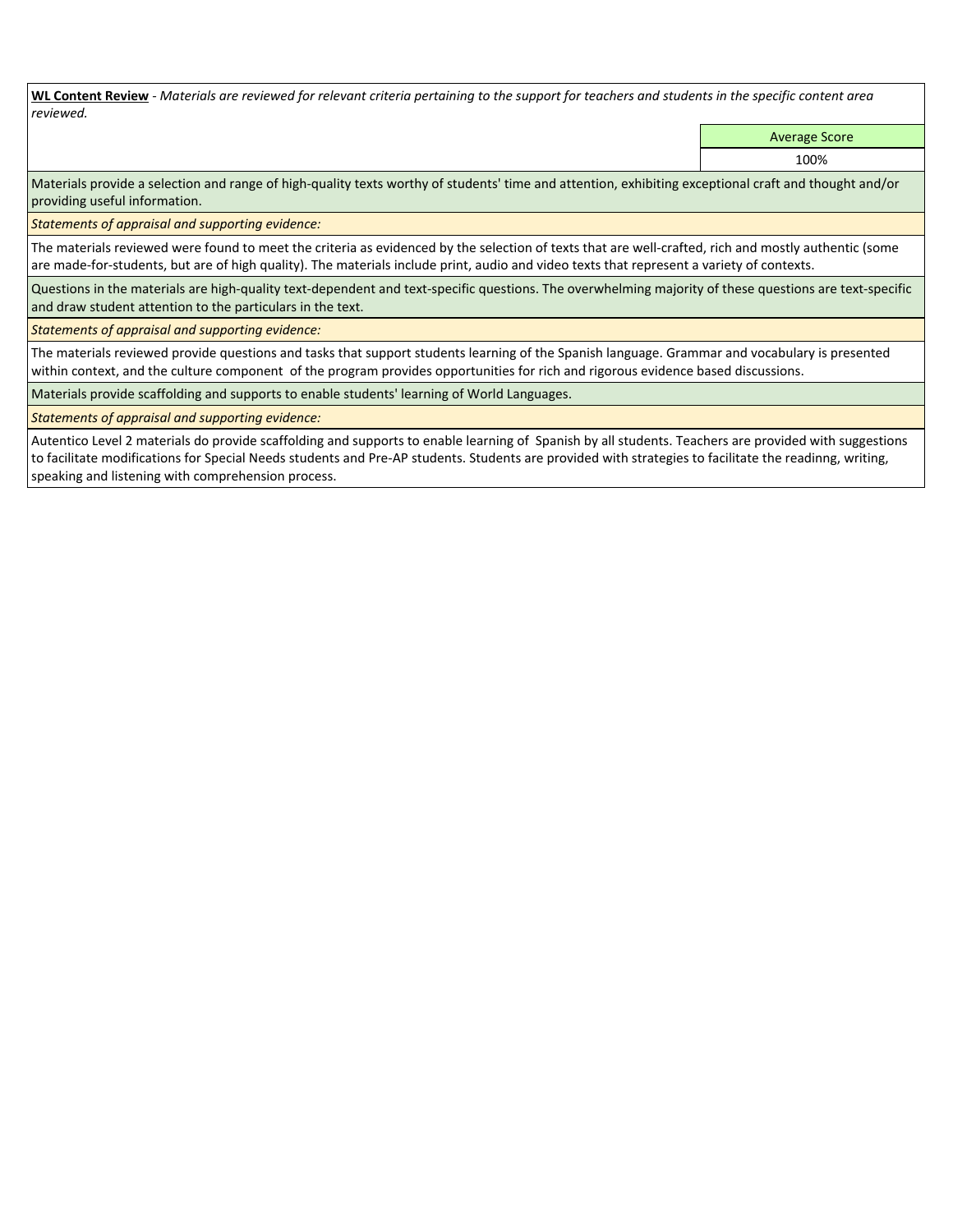**All Content Review** *- Materials are reviewed for relevant criteria pertaining to the support for teachers and students in the material regarding the progression of the standards, lesson structure, pacing, assessment, individual learners and cultural relevance.*

> Average Score 99%

Materials are coherent and consistent with the high school standards that all students should study in order to be college and career ready.

*Statements of appraisal and supporting evidence:*

The materials reviewed meet the criteria as evidenced by the inclusion of clearly stated learning objectives and language goals, as well as can-do statements and content standards. Both the TE and SE include learning objectives for each chapter so that students can have a sense of ownership of their learning. This set of materials is designed to fit into the series of Savvas Auténtico 1-3 and is consistent with the progression of content that will prepare students for the next level of study, including entry-level post-secondary courses.

Materials are well designed and take into account effective lesson structure and pacing.

*Statements of appraisal and supporting evidence:*

The materials reviewed are well designed, the TE provides an overview of the scope and sequence with clear measurable objectives and opportunities for all students to learn. The design of the activities are given in intentional sequence. The materials includes resources to assist students in learning the target langauge within context in both the academic and content specific vocabulary.

Materials support teacher planning, learning, and understanding of the standards.

*Statements of appraisal and supporting evidence:*

The Autentico Level 2 materials include lesson plans, warm-up activities, rubrics, learning strategies, learning objectives and all skills are aligned with the standards, whether these are presented in the hardcopy of the TE, SE or the online resources.

Materials offer teachers resources and tools to collect ongoing data about student progress on the standards.

*Statements of appraisal and supporting evidence:*

The materials reviewed meet the criteria as evidenced by the resources available to teachers that allow for collection of data on student progress. The materials are inclusive of both pre-lesson planning tools, formative and summative assessment. Each activity and assessment is connected to at least one content standard.

Materials support effective use of technology to enhance student learning. Digital materials are accessible and available in multiple platforms.

*Statements of appraisal and supporting evidence:*

The materials reviewed support the effective use of technology to enhance student's learning. Materials include eText activities, Speak and Record, Grammar tutorials, additonal practice resources for students to practice vocabulary, grammar, and cultural videos and reading activities. Auto-correct quizzes, and assigned remediation activities are also part of this program. Mas Recursos provide a guided practice designed to help students of all levels of Spanish proficiency.

Materials can be easily customized for individual learners.

*Statements of appraisal and supporting evidence:* 

Both the hardcopy or the online materials can be modified to accommodate learners with special needs and different learning styles. Activities and assessments can be modified to have a better fit for the individual educational plan.

Materials give all students extensive opportunities and support to explore key concepts.

*Statements of appraisal and supporting evidence:*

The materials reviewed meet the criteria as evidenced by the strategies and supports available to teachers within the curriculum. The materials provide teachers with several tools to scaffold and sequence instruction in a way that makes the content accessible to all learners. The materials also include a "School to home letter" that is designed to communicate course objectives to families, however, it is extremely difficult to find on the online platform and does not exist in print form in the teacher nor student materials.

Materials take into account cultural perspectives.

*Statements of appraisal and supporting evidence:*

Materials positively reflect the diversity in culture of the Spanish speaking world by providing a well balanced use of examples and illustrations to create a cultural bias-free, sterotype-free, and barrier-free instruction.

Materials include a culturally responsive lens.

*Statements of appraisal and supporting evidence:*

Images, informational texts, literary prose, have all been carefullly selected to be as inclusive and representational as possible of the Spanish-speaking countries and their immensely varied realities. Audiorecording and videos selected for each chapter include many of the different dialectal variations as possible.